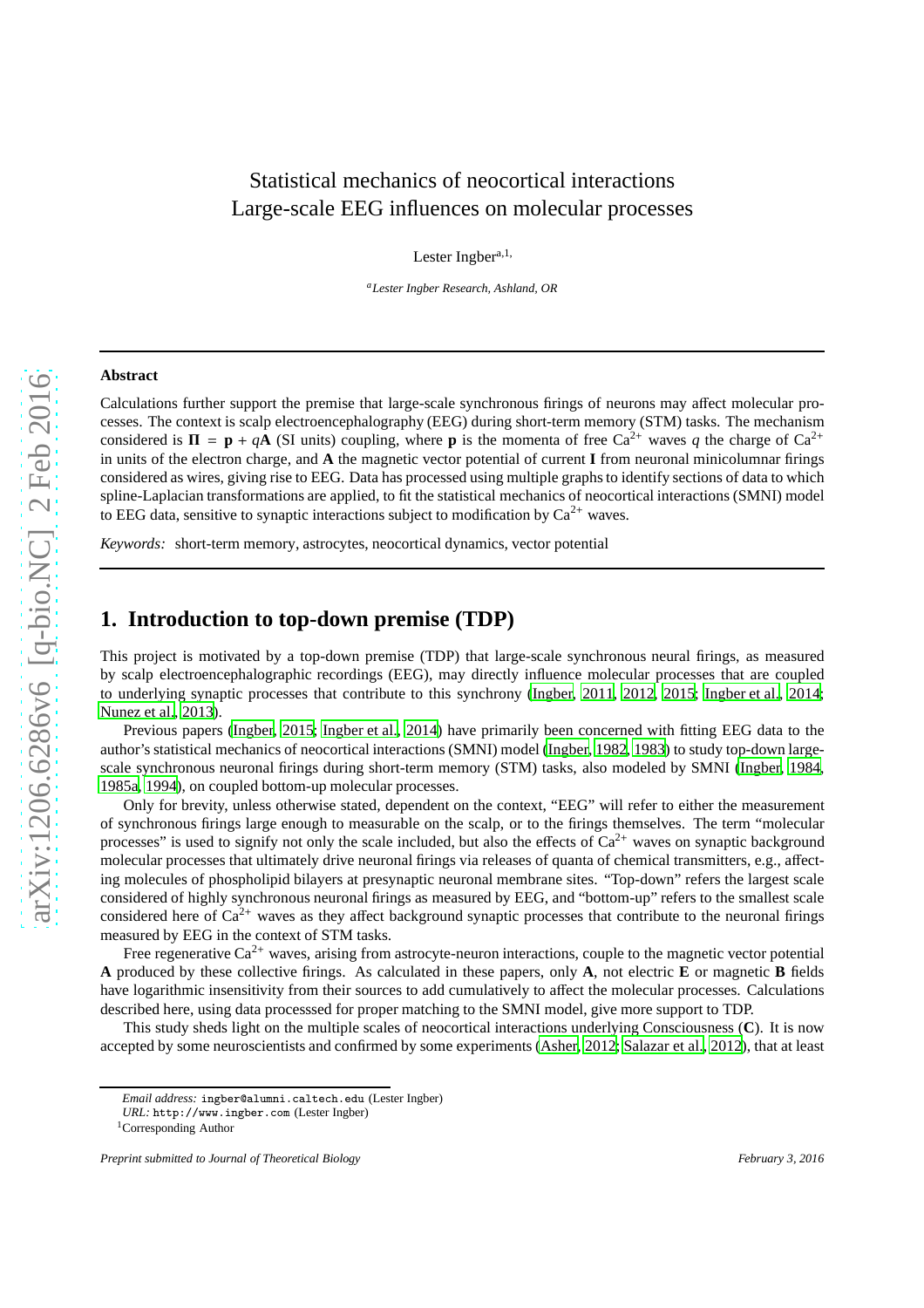some memories are actively processed by highly synchronized patterns of neuronal firings as measured by scalp EEG recordings during activity of processing such patterns, e.g., P300 waves, etc. This was always the basic premise of the SMNI model.

Without detailed experimental testable facts on the nature of **C**, many people consider TDP as just conjecture on other future theories of **C**. As discussed in a previous paper [\(Ingber, 2015\)](#page-14-2) there are aspects of **C** that we may only be able to infer existence or possibly prove we cannot know. These latter possibilities can be considered as belonging to a "Dark **C**" (**DC**) category, and **DC** should be researched as well as **C**.

There are many other people that consider **C** as an emergent property of a complex system, and in this context TDP is a strong indicator of multiple scales of neocortical interactions underlying **C**.

There are many papers that deal directly with or give credence to advances in **C** that include quantum mechanics, that have passed a sometimes volatile peer-review process in this subject in various physics journals [\(Zhou et al.](#page-15-2), [2015\)](#page-15-2), which has led to some critical reviews [\(McKemmish et al., 2009\)](#page-15-3). A current summary gives fair credit to the new ideas presented [\(Atmanspacher, 2015\)](#page-14-10).

However, this study demonstrates how models of **C** can be developed faithful to experimental data. The scientific focus on computational models that include experimental data opens these ideas to testable hypotheses.

Results of SMNI fits to EEG data gave strong confirmation of the SMNI model of STM, and now also give weak statistical support to a basic physical mechanism that couples highly synchronous firings to control underlying molecular processes, the canonical momentum  $\Pi$ ,  $\Pi = \mathbf{p} + q\mathbf{A}$ , where **p** is the momenta of a Ca<sup>2+</sup> wave, *q* the charge of  $Ca^{2+}$ ,  $q = -2e$ , *e* the magnitude of the charge of an electron.

Previous papers have used classical physics to calculate and compare the molecular **p** and large-scale q **A** components of Π, demonstrating that indeed they of comparable magnitudes [\(Ingber, 2011,](#page-14-0) [2012;](#page-14-1) [Ingber et al., 2014;](#page-14-3) [Nunez et al.](#page-15-0), [2013\)](#page-15-0). Also, in the context of quantum mechanics, the wave function of the Π system was calculated, and it was demonstrated that overlap with multiple collisions during the observed long durations of typical Ca<sup>2+</sup> waves [\(Ingber, 2015](#page-14-2); [Ingber et al., 2014\)](#page-14-3) support a Zeno effect [\(Facchi et al., 2004;](#page-14-11) [Facchi and Pascazio, 2008;](#page-14-12) [Giacosa and Pagliara, 2014;](#page-14-13) [Kozlowski et al.](#page-15-4), [2015;](#page-15-4) [Patil et](#page-15-5) al., [2015](#page-15-5); [Wu et al.](#page-15-6), [2012;](#page-15-6) [Zhang et al.](#page-15-7), [2014](#page-15-7)) promoting long coherence times. This approach also suggests some nanosystem-pharmaceutical applications [\(Ingber, 2015\)](#page-14-2).

Note that this proposed quantum context of the  $\Pi$  interaction does not depend on any quantum effects via internal energy levels, for which  $Ca^{2+}$  with atomic weight 40 likely would not support at room temperatures [\(Beck, 2008\)](#page-14-14).

Much of the theoretical development in this paper concerns calculations that support the influence of EEG on  $Ca^{2+}$  waves, and referencing experimental support of how  $Ca^{2+}$  waves affect background synaptic noise. However, the actual fits to EEG data, comprising several CPU-years of calculations on parallel-processor supercomputers, concerns the importance of the background synaptic noise that includes functional dependence on widespread regional synchrony arising from logarithmic insensitivity of **A** to distance from minicolumnar currents. This functional dependence is in the sole argument of the probability distribution of quanta release which directly influences molecular processes underlying this EEG.

## **2. Theory**

#### **2.1. Molecular processes contributing to synaptic interactions**

There are many studies on tripartite neuron-astrocyte interactions [\(Pereira and Furlan, 2009\)](#page-15-8), and on  $Ca^{2+}$  waves at tripartite sites. The short summary below is presented to set the context for SMNI calculations of probability distributions of synaptic activity that include background contributions.

Several studies have shown that glutamate release from astrocytes through a  $Ca^{2+}$ -dependent mechanism can activate receptors located at the presynaptic terminals. Regenerative intercellular calcium waves (ICW) can travel over 100's of astrocytes, encompassing many neuronal synapses. These ICWs are documented in the control of synaptic activity [\(Scemes and Giaume](#page-15-9), [2006](#page-15-9)). Analysis of fluorescence accumulation clearly demonstrate that glutamate is released in a regenerative manner, with subsequent cells that are involved in the calcium wave releasing additional glutamate [\(Innocenti et al.](#page-15-10), [2000](#page-15-10)).

Several experiments, albeit with sometimes contradicting conclusions, support astrocyte generated  $[Ca^{2+}]$  ([...]  $=$  concentration) influences on synapses [\(Volterra et al.](#page-15-11), [2014\)](#page-15-11). They conclude that new experimental paradigms are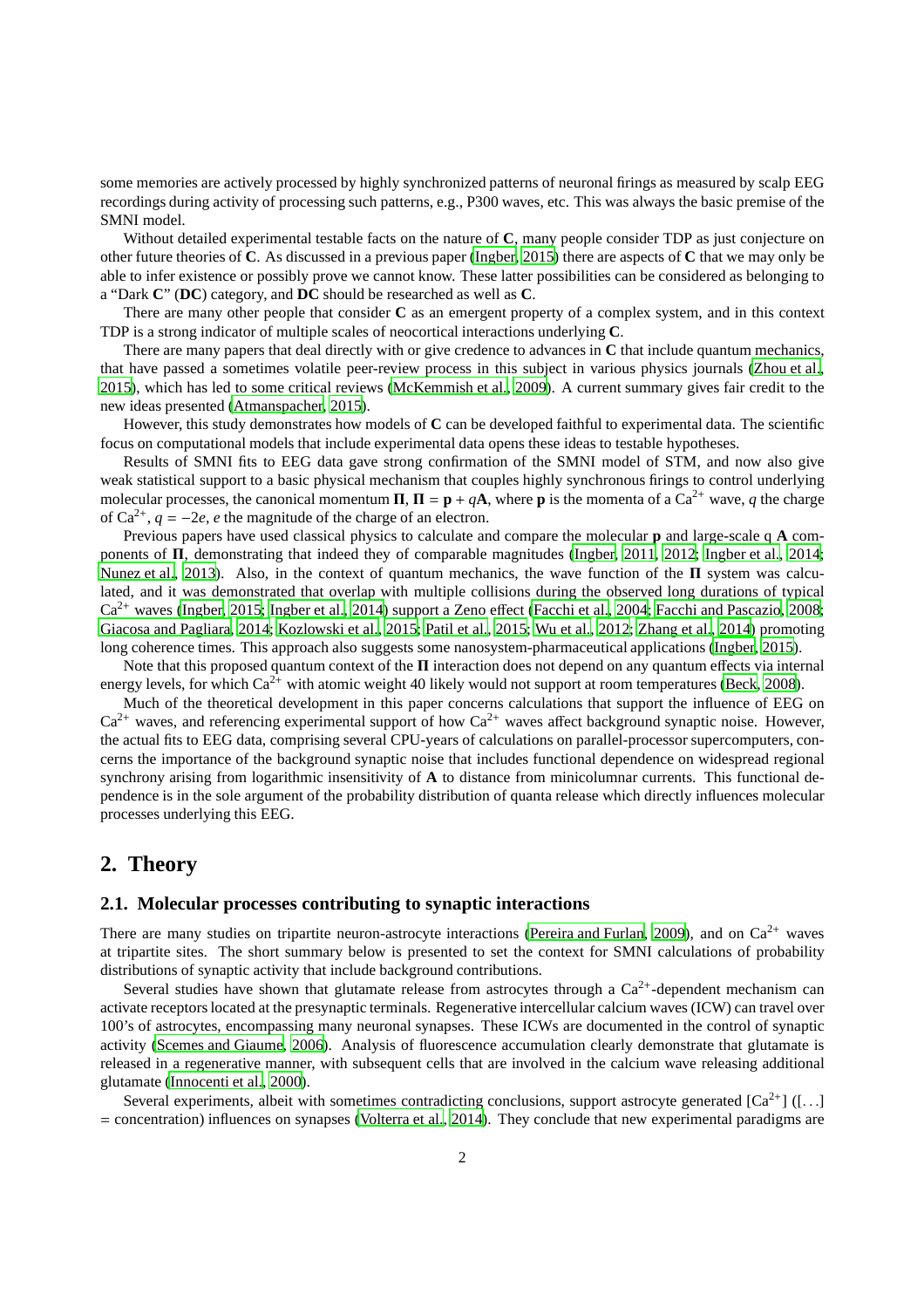required to address external interferences, e.g., possible interference of measurement indicators, etc., wherein  $[Ca^{2+}]$ affect increased release probabilities at synaptic sites, likely due to triggering release of gliotransmitters. It has been noted by other investigators that intracellular astrocyte calcium waves in situ (not the free  $Ca^{2+}$  waves considered here), increases neuronal firings [\(Fiacco and McCarthy, 2004\)](#page-14-15), and that  $Ca^{2+}$  waves in general may have various influences on neuronal firings [\(Agulhon et al., 2008\)](#page-14-16). It also has been suggested that by simultaneously activating and deactivating neurotransmission in all of the synapses enveloped by an astrocyte, the astrocyte calcium wave may coordinate synapses into synchronously firing groups [\(Mitterauer and Kofler-Westergren](#page-15-12), [2011](#page-15-12)).

Although the full set of mechanisms affecting  $[Ca^{2+}]$  and the influences of  $Ca^{2+}$  on other mechanism are not yet fully understood and experimentally verified, it is clear that  $Ca^{2+}$  waves exist in intercellular as well as in intracellular media [\(Ross](#page-15-13), [2012](#page-15-13)). There are regenerative as well as non-regenerative processes observed, both "locally" at cellular sites as well as into "expanded" regions through which  $Ca^{2+}$  travel at relatively fast velocities for large distances over relatively long periods of time [\(Ingber, 2015;](#page-14-2) [Ingber et al.](#page-14-3), [2014\)](#page-14-3).  $Ca^{2+}$  affects spontaneous synaptic production of glutamate, in contrast to also possibly influencing evoked production due to neuronal firings.

## **2.2. Statistics of synaptic interactions**

The probability of a neuron firing, in the context of the previous Section, is based on the statistics of quantal releases of chemical neurotransmissions across synaptic gaps. This probability can be determined by a folding of two distributions, a distribution of quantal release of neurotranmitters across a given synapse, Ψ, and a distribution over all synapses and the properties of neuron that affect its firing or not firing, Γ (discussed in the next Section).

As calculated previously [\(Ingber](#page-14-4), [1982](#page-14-4), [1983](#page-14-5)), the interaction of neuron  $k$  ( $k = 1, N^*$ ) with neuron *j* across all *jk* synapses is defined by a distribution Ψ describing *q* chemical quanta with mean efficacy

$$
a_{jk}^* = \frac{1}{2}A_{jk}^*(\sigma_k + 1) + B_{jk}^* \approx 0.01\tag{1}
$$

with  $B_{jk}^*$  a background spontaneous contribution, where  $\sigma_k = 1$  if *k* fires;  $\sigma_k = -1$  if *k* does not fire. Synaptic efficacy is a measure of ionic permeability, and an inverse measure of electrical impedance. As detailed previously [\(Ingber,](#page-14-4) [1982,](#page-14-4) [1983\)](#page-14-5), efficacies  $A_{jk}^*$  measure chemical synaptic activity, while efficacies  $B_{jk}^*$  measure background influences. It was shown that the final results of folding Γ and Ψ distributions is independent of choosing Ψ to be Gaussian or Poisson [\(Ingber, 1982,](#page-14-4) [1983](#page-14-5)), generalizing earlier work [\(Shaw and Vasudevan, 1974](#page-15-14)).

For example, if Ψ is Poisson,

$$
\Psi = \exp(-a_{jk}^*) (a_{jk}^*)^q / q! \tag{2}
$$

This Ψ is essentially the probability discussed in papers referenced in the previous Section, due to triggering release of gliotransmitters, which may be influenced by  $Ca^{2+}$  waves arising from neuron-astrocyte tripartite interactions.  $B_{jk}^*$ is the variable that will be considered a function of **A** below, i.e., the TDP mechanism detailing how top-down activity measured by EEG during STM tasks may influence molecular  $Ca^{2+}$  waves. E.g.,  $Ca^{2+}$  waves can control glutumate production which can control the distribution of *q* quanta released at synaptic gaps. This is consistent with  $Ca^{2+}$  waves from astrocytes as contributing a diffuse control of neuronal firings via  $B^*_{jk}$ , rather than the more direct control of  $A^*_{jk}$ due to presynaptic firings.

#### **2.3. Scale to neuronal firing**

A Gaussian distribution Γ describes the average intra-neuronal distribution of electrical polarization across the various neurons in a minicolumn,

$$
\Gamma = (2\pi q \phi_{jk}^2)^{-1/2} \exp[-(W_{jk} - qv_{jk})^2]/(2q\phi_{jk}^2),
$$
  

$$
\lim_{q \to 0} \Gamma \equiv \delta(W_{jk}),
$$
 (3)

where parameters in  $\Gamma$  are specified below.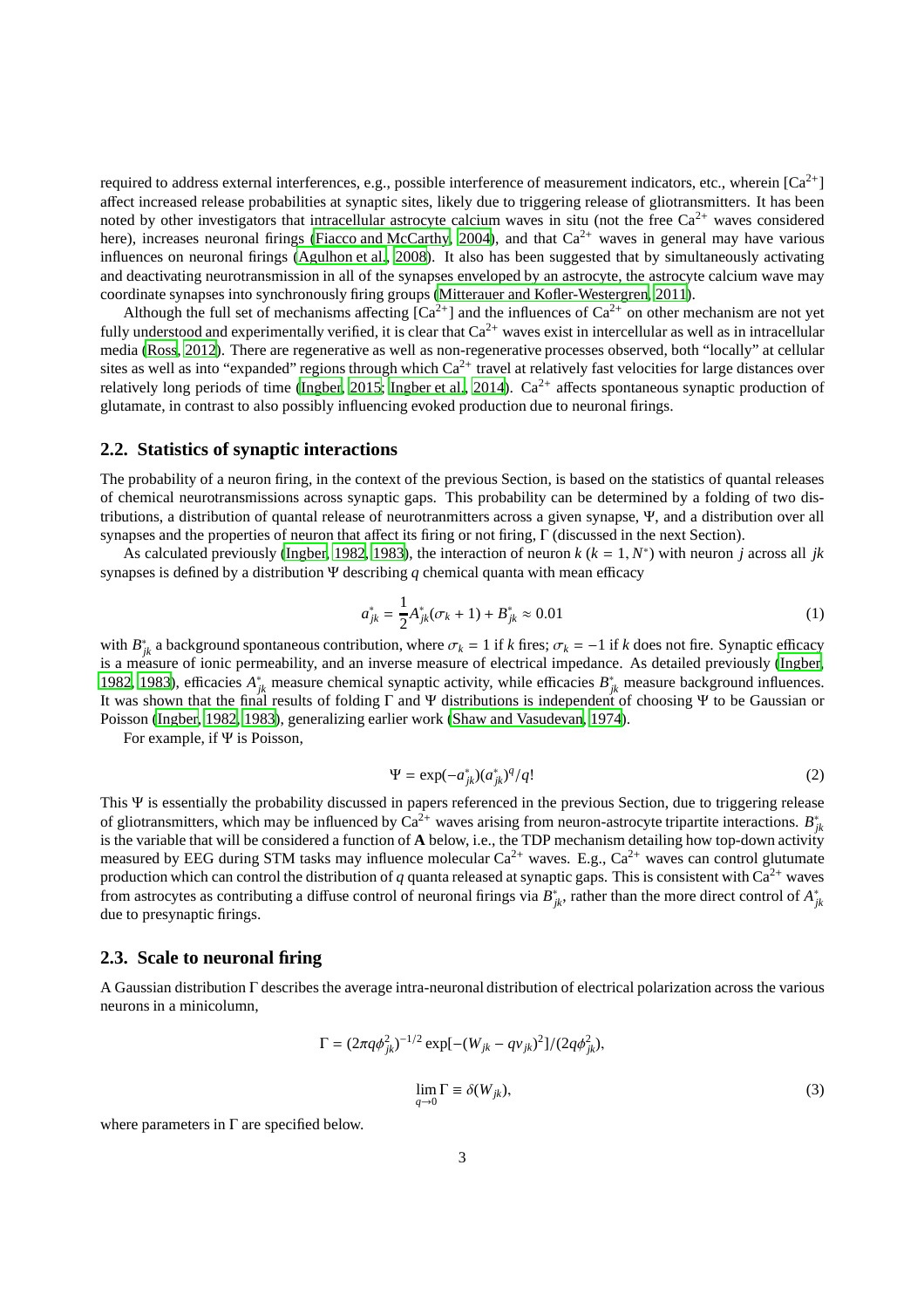Using the probability of developing potential  $W_{jk}$  from  $k$ ,

$$
S_{jk} = \sum_{q=0}^{\infty} \Gamma \Psi \tag{4}
$$

and the probability  $S_i$  of developing  $W_{ik}$  from all afferent neurons

$$
S_j = \int \dots \int dW_{j1} \dots dW_{jN^*} S_{j1} \dots S_{jN^*} \delta \left( W_j - \sum_k W_{jk} \right) \tag{5}
$$

the derived probability for neuron *j* to fire, given its interaction with  $k = 1, ..., N^*$  neurons is [\(Ingber, 1982,](#page-14-4) [1983\)](#page-14-5)

$$
p_{\sigma_j} = \int_{V_j}^{\infty} dW_j S_j \simeq \exp(-\sigma_j F_j) / [\exp F_j + \exp(-F_j)]
$$
  

$$
F_j = \frac{V_j - \sum_k a_{jk}^* v_{jk}}{(\pi/2) \sum_{k'} a_{jk'}^* (v_{jk'}^2 + \phi_{jk'}^2) \Big)^{1/2}}
$$
 (6)

Note the dependence of  $F_j$  on synaptic parameters which will be discussed again below.

## **2.4. Scale to mesocolumnar neuronal interactions**

Mesocolumns are defined as the dynamics of divergence from minicolumnar processes, and convergence to regional and macrocolumnar processes. Statistical mechanics of neocortical interactions (SMNI) was developed to explicitly model these dynamics [\(Ingber, 1982,](#page-14-4) [1983](#page-14-5)). The math requires a nonlinear stochastic calculus, first formulated within the context of gravity by many authors [\(Cheng, 1972](#page-14-17)), and subsequently generalized to other classical physics systems by many other authors [\(Langouche et al.](#page-15-15), [1982\)](#page-15-15). At this stage SMNI is a zero-fit-parameter theory, in that all parameters are picked from within experimentally determined ranges. However, three basic models were then developed with slight adjustments of the parameters [\(Ingber](#page-14-6), [1984](#page-14-6)), changing the firing component of the columnaraveraged efficacies *Ajk* within experimental ranges as discussed below.

Using this theory as a guide, discoveries were made that indeed modeled various aspects of neocortical interactions, e.g., properties of STM  $-$  e.g., capacity (auditory  $7 \pm 2$  and visual  $4 \pm 2$ ), duration, stability, primacy versus recency rule, Hick's law, nearest-neighbor minicolumnar interactions within macrocolumns calculating rotation of images, etc [\(Ingber, 1982,](#page-14-4) [1983,](#page-14-5) [1984,](#page-14-6) [1985a,](#page-14-7) [1994\)](#page-14-8). SMNI was also scaled to include mesocolumns across neocortical regions to fit EEG data, as it used here as well [\(Ingber, 1997a](#page-14-18), [2012\)](#page-14-1).

The resulting mathematics is used here for SMNI modeling of EEG data, further generalized to include possible interactions with Ca<sup>2+</sup> molecular processes. Using  $G = \{E, I\}$  to represent independent excitatory *E* and inhibitory *I* processes, in the prepoint (Ito) representation the SMNI Lagrangian *L* is

$$
L = \sum_{G,G'} (2N)^{-1} (\dot{M}^G - g^G) g_{GG'} (\dot{M}^{G'} - g^{G'}) / (2N\tau) - V'
$$
  

$$
g^G = -\tau^{-1} (M^G + N^G \tanh F^G)
$$
  

$$
g^{GG'} = (g_{GG'})^{-1} = \delta_G^G \tau^{-1} N^G \text{sech}^2 F^G
$$
  

$$
g = \det(g_{GG'}) \tag{7}
$$

where  $N^G = \{N^E = 160, N^I = 60\}$  was chosen for visual neocortex,  $\{N^E = 80, N^I = 30\}$  was chosen for all other neocortical regions,  $M^{G'}$  and  $N^{G'}$  in  $F^G$  are afferent macrocolumnar firings scaled to efferent minicolumnar firings by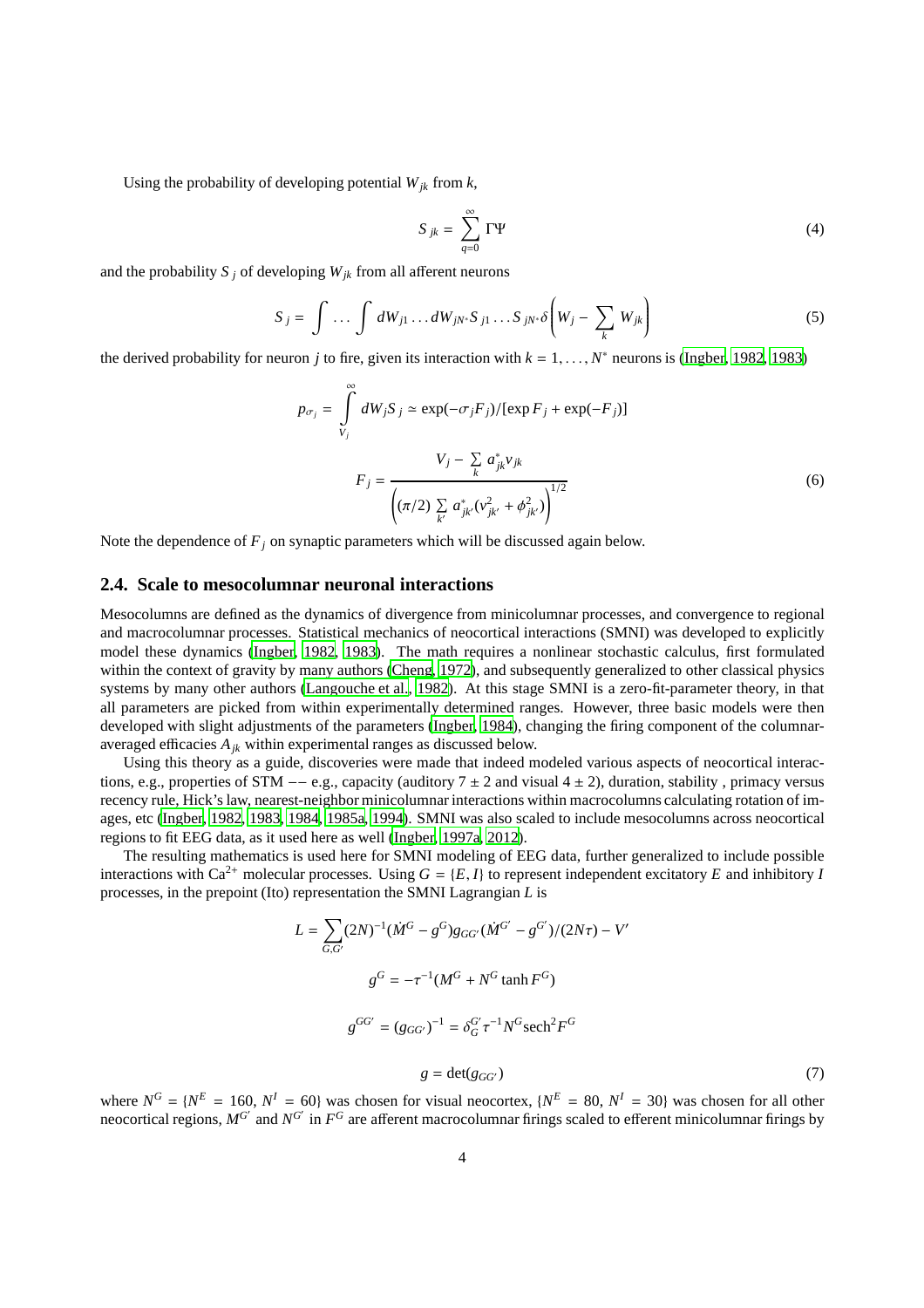$N/N^* \approx 10^{-3}$ , and  $N^*$  is the number of neurons in a macrocolumn, about 10<sup>5</sup>.  $\tau$  is usually considered to be on the order of 5-10 msec; this is further discussed below in the Section below on coarse-graining EEG data.

Moving averages of several epochs of  $g^G$  are used as slower drifts as described below in the data Section.

The threshold factor  $F^G$  is derived as

$$
F^{G} = \sum_{G'} \frac{v^{G} + v^{\ddagger E'}}{((\pi/2)[(v_{G'}^{G})^{2} + (\phi_{G'}^{G})^{2}](\delta^{G} + \delta^{\ddagger E'}))^{1/2}}
$$
  
\n
$$
v^{G} = V^{G} - a_{G'}^{G} v_{G'}^{G} N^{G'} - \frac{1}{2} A_{G'}^{G} v_{G'}^{G} M^{G'}
$$
  
\n
$$
v^{\ddagger E'} = -a_{E'}^{\ddagger E} v_{E'}^{E} N^{\ddagger E'} - \frac{1}{2} A_{E'}^{\ddagger E} v_{E'}^{E} M^{\ddagger E'}
$$
  
\n
$$
\delta^{G} = a_{G'}^{G} N^{G'} + \frac{1}{2} A_{G'}^{G} M^{G'}
$$
  
\n
$$
\delta^{\ddagger E'} = a_{E'}^{\ddagger E} N^{\ddagger E'} + \frac{1}{2} A_{E'}^{\ddagger E} M^{\ddagger E'}
$$
  
\n
$$
a_{G'}^{G} = \frac{1}{2} A_{G'}^{G} + B_{G'}^{G}, \ a_{E'}^{\ddagger E} = \frac{1}{2} A_{E'}^{\ddagger E} + B_{E'}^{\ddagger E}
$$
  
\n(8)

where  $\{A_{G'}^G, B_{G'}^G, A_{E'}^{\dagger E}, B_{E'}^{\dagger E}\}$ ,  $A_{G'}^G$  is the columnar-averaged direct synaptic efficacy,  $B_{G'}^G$  is the columnar-averaged backgroundnoise contribution to synaptic efficacy.  $A_G^G$  and  $B_G^G$  have been scaled by  $N \times /N \approx 10^3$  to keep  $F^G$  invariant. Other values taken are consistent with experimental data, e.g.,  $V^G = 10$  mV,  $v_{G'}^G = 0.1$  mV,  $\phi_{G'}^G = 0.03^{1/2}$  mV. The "#" parameters arise from regional interactions across many macrocolumns.

Note that the mesoscopic threshold funcion  $F^G$  has similar functional dependencies on neuronal parameters as the individual threshold function  $F_j$ . This provides an audit trail back to neuronal parameters when  $F^G$  is used in further scaling to regional dynamics to fit scalp EEG data.

#### **2.4.1. Centering Mechanism (CM)**

As mentioned above, three basic models were developed with slight adjustments of the parameters [\(Ingber, 1984\)](#page-14-6), changing the firing component of the columnar-averaged efficacies  $A_{G'}^G$  within experimental ranges, which modify  $F^G$ threshold factors to yield (a) case EC, dominant excitation subsequent firings in the conditional probability, or (b) case IC, inhibitory subsequent firings, or (c) case BC, balanced between EC and IC. Furthermore, a Centering Mechanism (CM) on case BC yields case BC' wherein the numerator of  $F^G$  only has terms proportional to  $M^{E'}$ ,  $M^{I'}$  and  $M^{\ddagger E'}$ , i.e., zeroing other constant terms by resetting the background parameters  $B_{G'}^G$ , still within experimental ranges. This has the net effect of bringing in a maximum number of minima into the physical firing *M<sup>G</sup>*-space. The minima of the numerator then defines a major parabolic trough,

$$
A_E^E M^E - A_I^E M^I = 0 \tag{9}
$$

about which other SMNI nonlinearities bring in multiple minima calculated to be consistent with STM phenomena. In this recent project [\(Ingber, 2015;](#page-14-2) [Ingber et al.](#page-14-3), [2014\)](#page-14-3), a Dynamic CM (DCM) model is used as well, wherein the  $B_{G'}^G$  are reset every few epochs of  $\tau$ .

#### **2.5. Scale to regions**

Large EEG databases have been used to test scaled SMNI at relatively large regional scales [\(Ingber, 1997a,](#page-14-18) [1998\)](#page-14-19). as well as in this project [\(Ingber, 2015;](#page-14-2) [Ingber et al., 2014\)](#page-14-3). The above Lagrangian *L* is used across regions, interacting via myelinated fibers represented by  $M^{\ddagger E'}$  firings.

The context for SMNI describing EEG was developed using the Euler-Lagrange (EL) equations derived from the variational principle associated with SMNI Lagrangians at different scales, giving rise to basic dynamic variables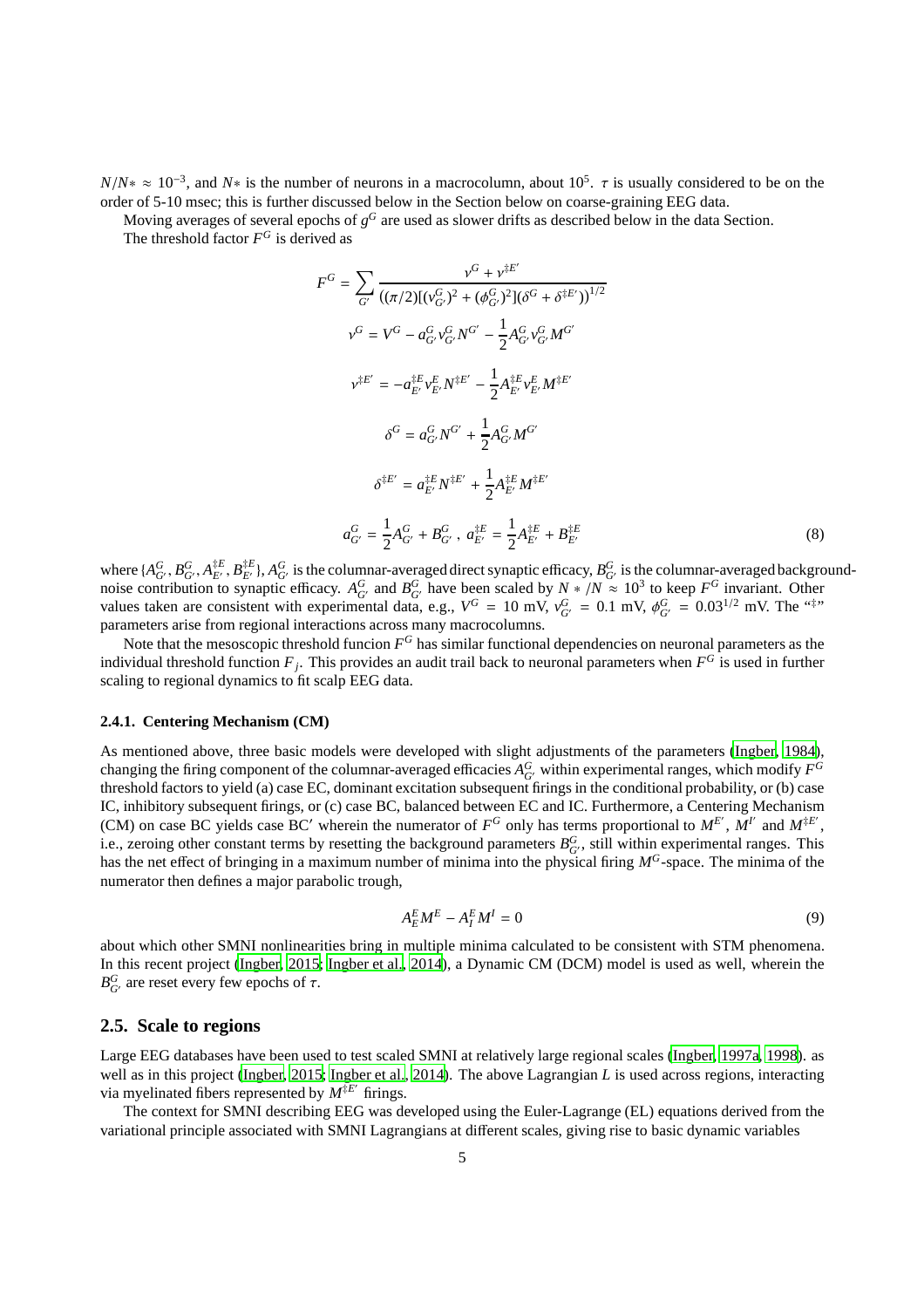Mass = 
$$
g_{GG'} = \frac{\partial^2 L}{\partial(\partial M^G / \partial t)\partial(\partial M^{G'} / \partial t)}
$$
  
\nMomentum =  $\Pi^G = \frac{\partial L}{\partial(\partial M^G / \partial t)}$ ,  
\nForce =  $\frac{\partial L}{\partial M^G}$   
\nF - ma = 0:  $\delta L = 0 = \frac{\partial L}{\partial M^G} - \frac{\partial}{\partial t} \frac{\partial L}{\partial(\partial M^G / \partial t)}$  (10)

The momenta Π *<sup>G</sup>* define Canonical Momenta Indicators (CMI) which were used to advantage in previous SMNI papers fitting EEG [\(Ingber, 1997a,](#page-14-18) [1998;](#page-14-19) [Ingber et al., 2014\)](#page-14-3), proving to give superior graphs for analysis to those generated from raw electric potentials  $\Phi$ . The EL equations are identified with F – ma = 0. This was summarized in a recent paper [\(Nunez et al., 2013\)](#page-15-0), detailing EL equations at three scales:

#### **2.5.1. Columnar EL**

Macrocolumnar nearest-neighbor minicolumnar interactions were calculated to include spatial diffusion terms in the Lagrangian defining the conditional probability distribution of mesocolumnar firings. The EL equations were derived from this distribution. Linearization of the space-time EL equations permit the development of stability analyses and dispersion relations in frequency-wave-number space [\(Ingber, 1982,](#page-14-4) [1983](#page-14-5), [1985b\)](#page-14-20), leading to wave propagation velocities of interactions over several minicolumns, consistent with experiments. This calculation first linearizes the EL, then takes Fourier transforms in space and time variables. A calculation supports observed rotation of images in STM. The earliest studies simply used a driving force  $J_GM^G$  in the Lagrangian to model long-ranged interactions among fibers [\(Ingber](#page-14-4), [1982,](#page-14-4) [1983\)](#page-14-5).

#### **2.5.2. Strings EL**

The Lagrangian defining the conditional probability distribution of mesocolumnar firings was transformed to a conditional probability distribution of changes in measured EEG electric potentials. The EL equations were derived from this distribution. This calculation considered one firing variable along the parabolic trough, discussed above, of attractor states being proportional to Φ, the EEG electric potential [\(Ingber and Nunez](#page-14-21), [1990\)](#page-14-21). There exist regions in neocortical parameter space such that the nonlinear string model often used to model EEG is recovered as this EL equation. In this recent study reported here, spline-Laplacian transformations on the Φ are considered proportional to the firing variables at each electrode site.

#### **2.5.3. Springs EL**

Macrocolumnar nearest-neighbor minicolumnar interactions were calculated to include spatial diffusion terms in the Lagrangian defining the conditional probability distribution of mesocolumnar firings. The EL equations were derived from this distribution. Some SMNI studies included in calculations regional interactions driving localized columnar activity within these regions [\(Ingber, 1997a,](#page-14-18) [1998](#page-14-19)), instead of the crude model using a driving force  $J_G M^G$  in the Lagrangian as described above. This extension of the above EL equations describes EEG oscillatory behavior supported at these columnar scales across regions [\(Ingber, 2009;](#page-14-22) [Ingber and Nunez, 2010\)](#page-14-23), which is a model of coupled oscillatory springs across macrocolumns and regions, supported within the string-model envelope described above.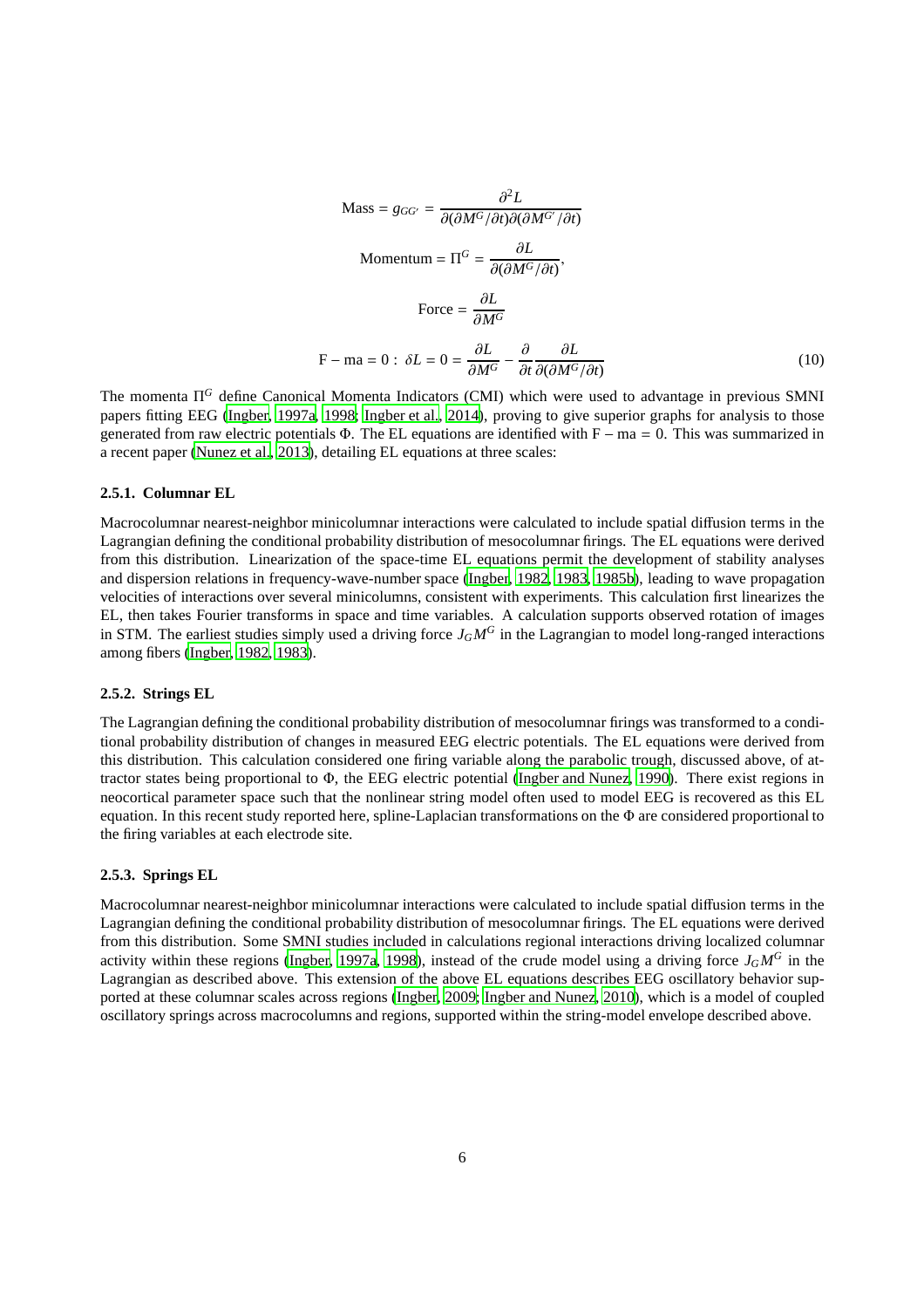## **2.6. Influence of** *q***A on p**

### **2.6.1. Classical physics of** Π

Previous papers have modeled minicolumns as wires which support neuronal firings, due largely from large neocortical excitatory pyramidal cells in layer V (of six), giving rise to currents which give rise to electric potentials measured as scalp EEG [\(Ingber, 2011,](#page-14-0) [2012;](#page-14-1) [Nunez et al., 2013\)](#page-15-0). This gives rise to a magnetic vector potential

$$
\mathbf{A} = \frac{\mu}{4\pi} \mathbf{I} \log \left( \frac{r}{r_0} \right) \tag{11}
$$

which has an insensitive log dependence on distance. In the brain,  $\mu \approx \mu_0$ , where  $\mu_0$  is the magnetic permeability in vacuum =  $4\pi 10^{-7}$  H/m (Henry/meter), where Henry has units of kg-m-C<sup>-2</sup>, which is the conversion factor from electrical to mechanical variables. For oscillatory waves, the magnetic field  $\mathbf{B} = \nabla \times \mathbf{A}$  and the electric field  $\mathbf{E} =$  $\frac{i\sigma}{\omega} \nabla \times \nabla \times \mathbf{A}$  do not have this log dependence on distance. The magnitude of the current is taken from experimental data on dipole moments  $Q = |I|z$  where  $\hat{z}$  is the direction of the current **I** with the dipole spread over z. **Q** ranges from 1 pA-m =  $10^{-12}$  A-m for a pyramidal neuron [\(Murakami and Okada, 2006\)](#page-15-16), to  $10^{-9}$  A-m for larger neocortical mass [\(Nunez and Srinivasan, 2006\)](#page-15-17). These currents give rise to  $qA$  on the order of  $10^{-28}$  kg-m/s. **p** from one Ca<sup>2+</sup> ion in a wave is typically on the order of 10<sup>−</sup><sup>30</sup> kg-m/s, and this can be multiplied by the number of ions in a wave, e.g., 100's to 1000's.

#### **2.6.2. Quantum physics of** Π

Previous papers also have detailed quantum calculations of the wave function of  $Ca^{2+}$  waves in the presence of **A** [\(Ingber, 2015;](#page-14-2) [Ingber et al., 2014\)](#page-14-3). The wave function in coordinate space,  $\psi(\mathbf{r}, t)$  is

$$
\psi(\mathbf{r},t) = (2\pi\hbar)^{-3/2} \int_{-\infty}^{\infty} d^3 \mathbf{p} \phi(\mathbf{p},t) e^{i\mathbf{p}\cdot\mathbf{r}/\hbar}
$$

$$
\psi(\mathbf{r},t) = \alpha^{-1} e^{-\beta/\gamma - \delta}
$$

 $\alpha$ 

$$
= (2\hbar)^{3/2} (2\pi (\Delta \mathbf{p})^2)^{3/4} \left( \frac{i t}{2m\hbar} - \frac{1}{4(\Delta \mathbf{p})^2} \right)^{3/2}
$$

$$
\beta = \left( \mathbf{r} - \frac{q\mathbf{A}t}{m} - \frac{i\hbar \mathbf{p}_0}{2(\Delta \mathbf{p})^2} \right)^2
$$

$$
\gamma = 4 \left( \frac{i t \hbar}{2m} + \frac{\hbar^2}{4(\Delta \mathbf{p})^2} \right)
$$

$$
\delta = \frac{\mathbf{p}_0^2}{4(\Delta \mathbf{p})^2} + \frac{i q^2 \mathbf{A}^2 t}{2m\hbar}
$$
(12)

where (∆**p**) 2 is the variance of **p** in the wave packet, and various properties were calculated and shown to be reasonable in this neocortical context.

If we consider the above wave packet in momentum space,  $\phi(\mathbf{p}, t)$  being "kicked" from **p** to **p** +  $\delta \mathbf{p}$ , and simply assume that random repeated kicks of  $\delta p$  result in <  $\delta p \gg 0$ , and each kick keeps the variance  $\Delta(p + \delta p)^2 \approx \Delta(p)^2$ , then the overlap integral at the moment *t* of a typical kick between the new and old state is

$$
\langle \phi^*(\mathbf{p} + \delta \mathbf{p}, t) | \phi(\mathbf{p}, t) \rangle = e^{\frac{ik+\rho}{\sigma}}
$$

$$
\kappa = 8\delta \mathbf{p} \Delta \mathbf{p}^2 \hbar m (q\mathbf{A} + \mathbf{p}_0)t - 4(\delta \mathbf{p} \Delta \mathbf{p}^2 t)^2
$$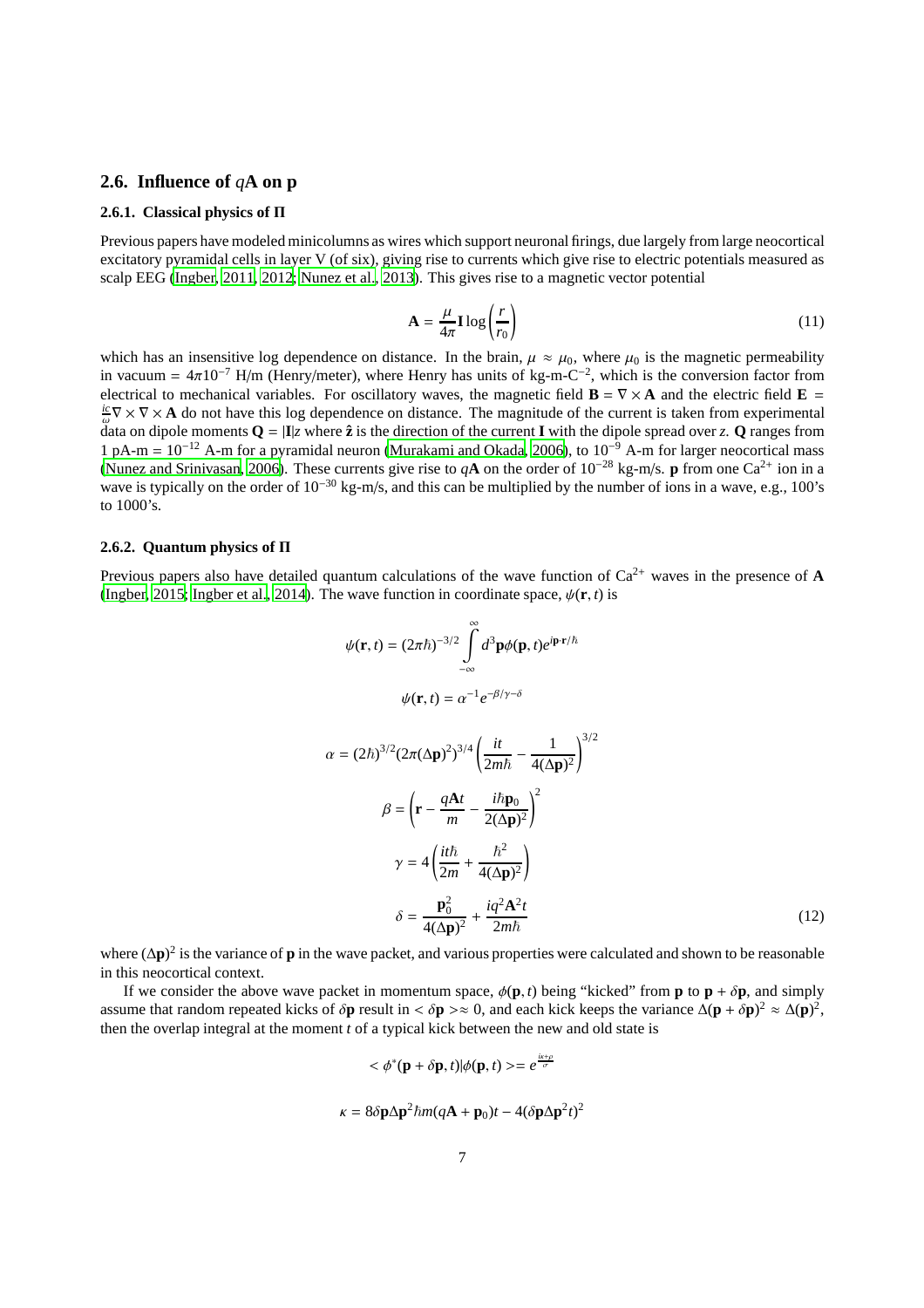$$
\rho = -(\delta \mathbf{p} \hbar m)^2
$$
  

$$
\sigma = 8(\Delta \mathbf{p} \hbar m)^2
$$
 (13)

where  $\phi(\mathbf{p} + \delta \mathbf{p}, t)$  is the normalized wave function in  $\mathbf{p} + \delta \mathbf{p}$  momentum space. A crude estimate is obtained of the survival time  $A(t)$  and survival probability  $p(t)$  [\(Facchi and Pascazio](#page-14-12), [2008\)](#page-14-12),

$$
A(t) = \langle \phi^*(\mathbf{p} + \delta \mathbf{p}, t) | \phi(\mathbf{p}, t) \rangle
$$
  

$$
p(t) = |A(t)|^2
$$
 (14)

These numbers yield:

$$
\langle \phi^*(\mathbf{p} + \delta \mathbf{p}, t) | \phi(\mathbf{p}, t) \rangle = e^{i(1.67 \times 10^{-1} t - 1.15 \times 10^{-2} t^2) - 1.25 \times 10^{-7}}
$$
\n(15)

Even many repeated kicks do not appreciably affect the real part of  $\phi$ , and these projections do not appreciably destroy the original wave packet, giving a survival probability per kick as  $p(t) \approx \exp(-2.5 \times 10^{-7}) \approx 1 - 2.5 \times 10^{-7}$ . Both time-dependent phase terms in the exponent are sensitive to time scales on the order of 1/10 sec, scales prominent in STM and in synchronous neural firings measured by EEG. This suggests that **A** effects on  $Ca^{2+}$  wave functions may maximize their influence on STM at frequencies consistent with synchronous EEG during STM by some mechanisms not yet determined.

#### **2.6.3. PATHTREE**

A sub-project under the current XSEDE.org grant is developing a complex-number version of PATHTREE, an algorithm developed by the author for path integration of financial options [\(Ingber et al., 2001](#page-14-24)), also being developed to run on parallel processors under OpenMP. PATHTREE can be used to develop the wave-function above, adding "shocks" to the wave packet to investigate the duration of the wave-packet due to a Zeno/bang-bang effect. This is similar to the use of PATHTREE to include dividends on the underlying asset in financial options. PATHINT is another code developed by the author for path integration used in several disciplines, including the SMNI project [\(Ingber and Nunez](#page-14-25), [1995](#page-14-25)), but PATHTREE is much faster than PATHINT.

# **3. Data**

### **3.1. Previous data**

Previous papers in this project used EEG data given to the author circa 1997 [\(Ingber, 1997b;](#page-14-26) [Zhang et al., 1997a](#page-15-18)[,b](#page-15-19), [1995\)](#page-15-20). This data was used in other projects [\(Ingber, 1997a](#page-14-18), [1998\)](#page-14-19), as well as in previous calculations in this project [\(Ingber, 2015;](#page-14-2) [Ingber et al., 2014\)](#page-14-3).

The first use of the data in this project led to examination of multiple graphs to determine differences between no-**A** and **A** models [\(Ingber et al.](#page-14-3), [2014\)](#page-14-3). This was inconclusive, but leaning to better results with the **A** model. A second attempt using this data [\(Ingber, 2015\)](#page-14-2) used statistical measures on the cost functions using the Lagrangian *L*

{STAT} = {mean, standard-deviation, skewness, kurtosis}

applied to each model among the three paradigms presented to each subject, according to whether the subject was classified as  ${a =$  alcoholic,  $c =$  control (non-alcoholic)), and according to paradigm  ${1 =$  single stimulus, m = attempt to match second stimulus to first,  $n = no$  second stimulus matched first $\}$ . This also was inconclusive, but leaning to better results with the **A** model. Further examination showed that several trials had cost functions much larger than the rest, which reasonably could be considered severe outliers skewing results. Rather than "cherry-picking" runs in the data, the decision was made to look for more recent data.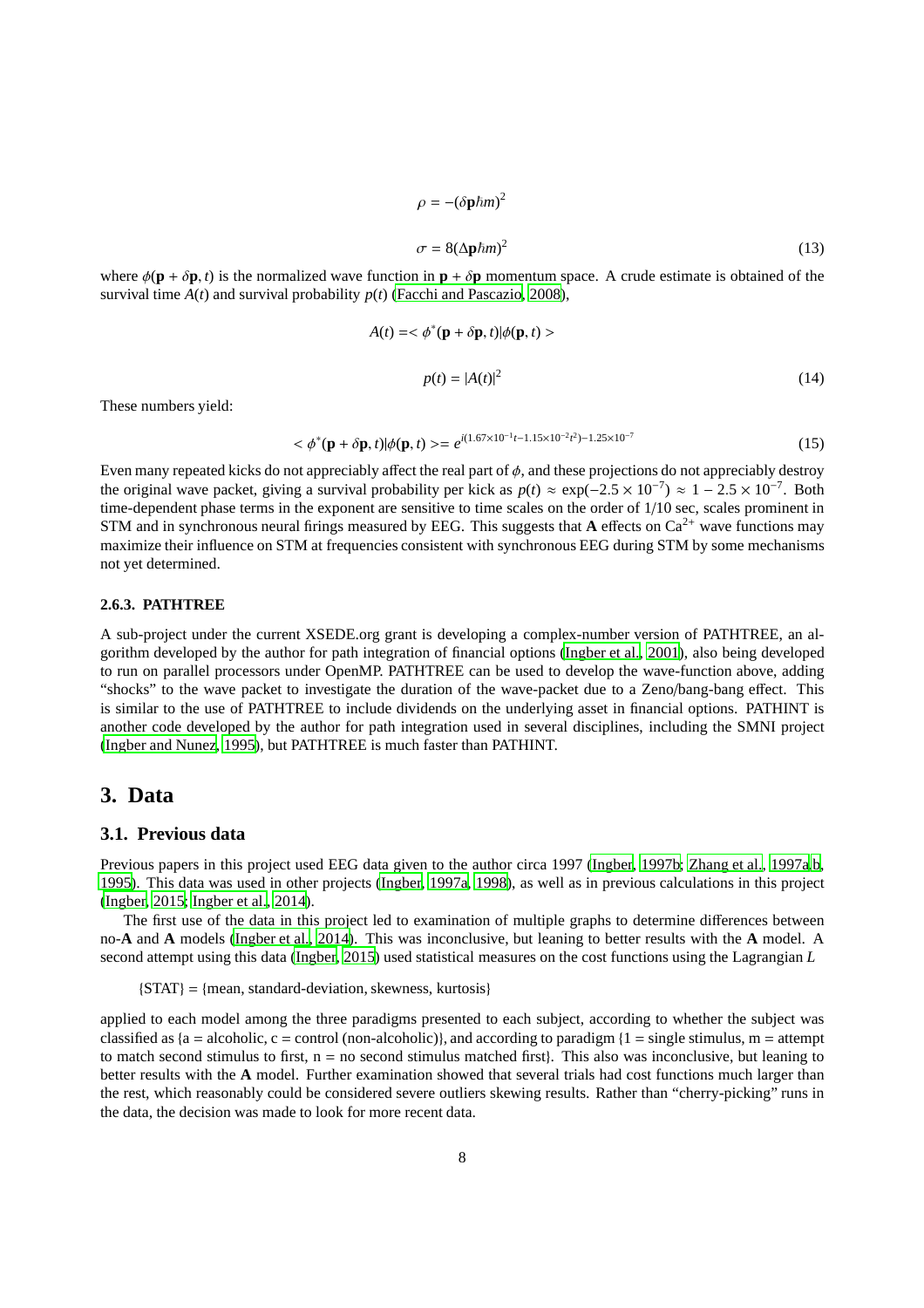## **3.2. Choice of data**

New data was sought that would satisfy the conditions of the SMNI model, e.g., scalp EEG during STM task, among a reasonable number of subjects, each with a reasonable number or runs that could be divided into Training and Testing sets. A dataset was found with 245 runs across 12 subjects with thousands of epochs per run [\(Citi et al.](#page-14-27), [2010](#page-14-27); [Goldberger et al., 2000\)](#page-14-28). which was downloaded from the

http://[physionet.nlm.nih.gov](http://physionet.nlm.nih.gov/pn4/erpbci)/pn4/erpbci

site, which also contains the useful link

http://[www.biosemi.com](http://www.biosemi.com/download/Cap_coords_all.xls)/download/Cap coords all.xls

that was used for spline-Laplacian transformations described below.

The data used was collected during P300 event-related potentials (ERP), in the context of tasks designed to measure changes in shape of the ERP across attentional tasks to non-targets and single and multiple targets via a Donchin speller algorithm. This speller chooses targets from a matrix of 36 characters that the subject must input. Multiple presentations aid in reducing noise of the measured ERP. The authors give rigorous proof and calculations to support the superiority of their Donchin speller algorithm over previous experimental setups [\(Citi et al., 2010\)](#page-14-27).

### **3.3. Conversion to text files**

The data is in European Data Format (EDF) format which contains a lot of information not directly used in this project where simple ascii data is used by fast C codes to process long optimization sessions. A very useful code was found at the site

http://[www.teuniz.net](http://www.teuniz.net/edf2ascii/)/edf2ascii/

### **3.4. Spline-Laplacian transformation**

Arguments have been made, based on a wave-equation analysis of EEG, that Laplacian transformed data are better than the original raw scalp electric potential to represent localized source currents giving rise to EEG [\(Srinivasan et](#page-15-21) al., [2006\)](#page-15-21).

Ramesh Srinivasan gave me part of his Matlab code on

http://[ssltool.sourceforge.net](http://ssltool.sourceforge.net)

for spline-Laplacian scalp transformations. We then worked together to get this section of code to run under Octave, available from

http://[www.gnu.org](http://www.gnu.org/software/octave/)/software/octave/

using the xls file referenced above which contains coordinates of the scalp EEG electrode sites. This smaller code is available at no charge from this author, but any use should reference the ssltool site above.

A typical two-dimensional Laplacian is the weighted difference between four nearest-neighbor points and a central point. Spline fits are smooth-fitting algorithms to a set of discrete points. Here, a spline first fits all (64) sites on the (semi-)circular scalp, generating piecewise smooth curves, so there is actually input from all points before the Laplacian is taken. Smoothing data points before taking derivatives, e.g., expanding the number of points used to calculate the Laplacian [\(Lynch, 1992](#page-15-22)), is a good counter-measure to introducing noise whenever derivative operations are used on noisy data, as would occur if numerical Laplacians were used. In this case the spline fits develops an analytic function with smooth Laplacians. The Laplacian permits a better localization of sources, since there is a general diffusion of electric potential especially due to the scalp and skull. There is dependence on the spline fits to accomplish a lot but still remaining faithful to the data, e.g., properly representing distant regions of cortex included at each region-site, but studies support this approach as better than others [\(Srinivasan et al.](#page-15-21), [2006\)](#page-15-21).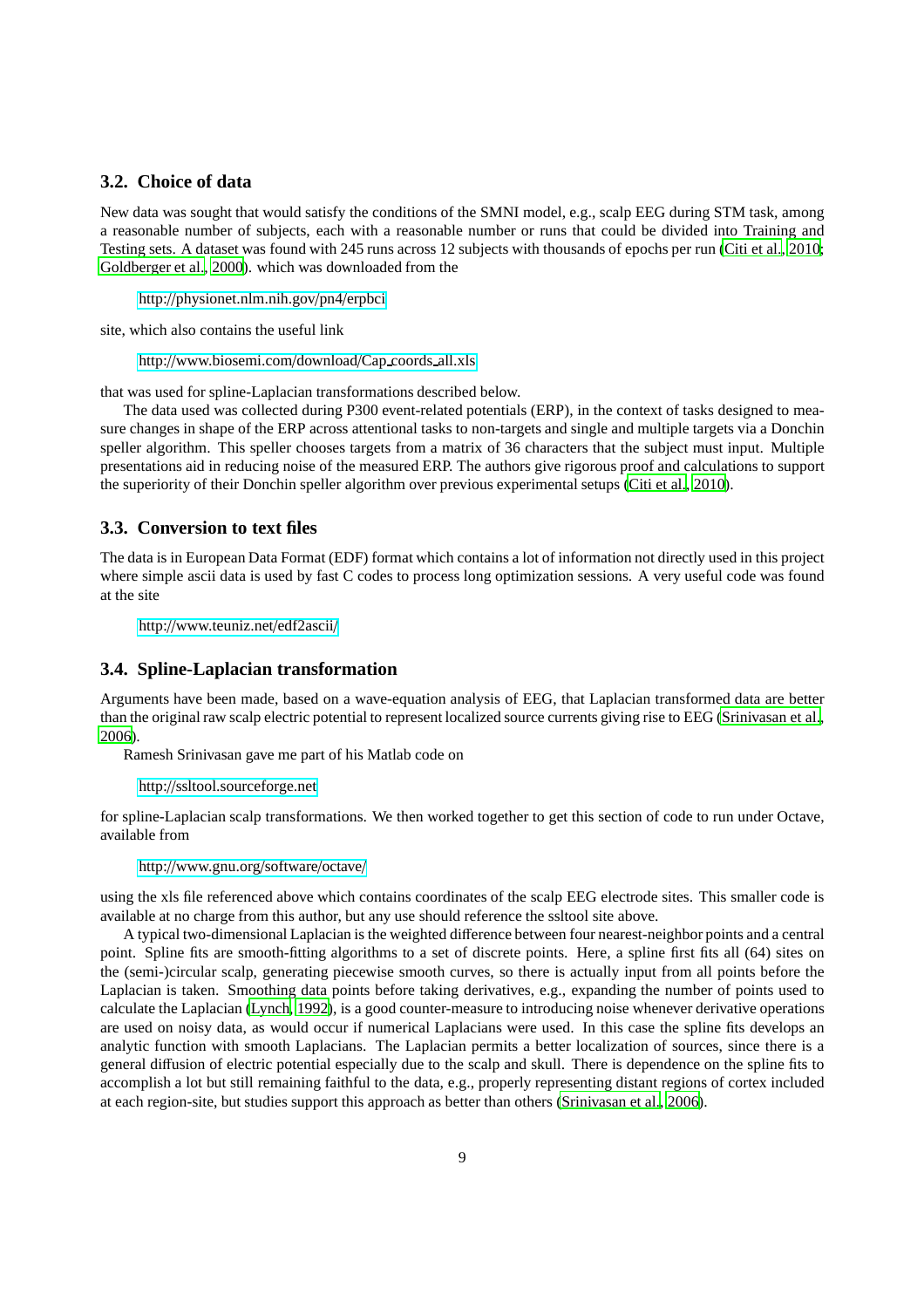After conversion to text files, each run had a data file of about 70,000 lines, each representing about 0.5 msec. Using Octave, the spline-Laplacian transformation was applied across 64 columns representing electrode sites for each of these lines of data across all 245 runs.

When applied to P300 data here, the spline-Laplacian transformed data were similar, but more tightly grouped, than the original scalp electric potential data.

### **3.5. Coarse-graining time resolution**

The SMNI model is bast on time resolutions refractory period of  $\tau \approx 5$  msec is taken to lie between an absolute refractory period of  $\approx$  1 msec, during which another action potential cannot be initiated, and a relative refractory period of  $\approx 0.5 - 10$  msec. Therefore this data was then coarse-grained with a moving average of 4 epochs, with about 17,500 lines representing time resolutions of about 2 msec. The use of a narrow moving average to reduce noise was used effectively in copula risk management of financial markets, as discussed in a generalized approach to applications of SMNI [\(Ingber, 2007\)](#page-14-29), as originally reported in the finance literature [\(Litterman and Winkelmann,](#page-15-23) [1998\)](#page-15-23). This method worked better in these contexts than more sophisticated algorithms developed using random matrices [\(Laloux et al.](#page-15-24), [1999](#page-15-24)).

#### **3.6. Cumulative graphs select time window**

All 245 runs across all epochs were placed on one graph. Consistent with the experimental design, this showed several regions of cumulative high amplitudes during which STM tasks were performed by the 12 subjects. A region of continuous high amplitude was chosen of 2561 lines representing times from 17 to 22 secs.

#### **3.7. Cumulative graphs select electrode sites**

For each of 64 electrode sites, cumulative graphs over all 245 runs for all subjects {s01 ... s12} were examined to select sites with obvious strong signals. The four sites {05-F3, 37-AFz, 40-F4, 48-Cz} showed similar strong signals with two main peaks and one main valley. Other sites had varying degrees of much larger spreads of scattered data. Figure 1 is an example comparison from electrode site 05-F3, using cumulative data over 20 subjects, each with 20+ runs, displaying a graph of the electric potential data measured at one electrode across all subjects across all runs, versus a graph of the moving-averaged (discussed above) spline-Laplacian data. The reduction of noise is due to the moving average and spline algorithms, and the general shape change is due to the Laplacian algorithm applied to the entire set of 64 electrodes.

## **3.8. All graphs**

A supplemental file contains graphs relevant to these calculations,

https://www.ingber.com/smni16 large-scale molecular EEGgraphs.pdf

The first three pages are a pdf rendering of the 64-channel page in

http://[www.biosemi.com](http://www.biosemi.com/download/Cap_coords_all.xls)/download/Cap coords all.xls

The pdf file contains are two sets of graphs, side by side, the raw potentials and the spline-Laplacian transformed potentials:

## **3.8.1. Raw Potential**

This set of 64 graphs contains all 245 runs from all 12 subjects of raw electric potential data for each electrode site, within the time ranges discussed in this paper.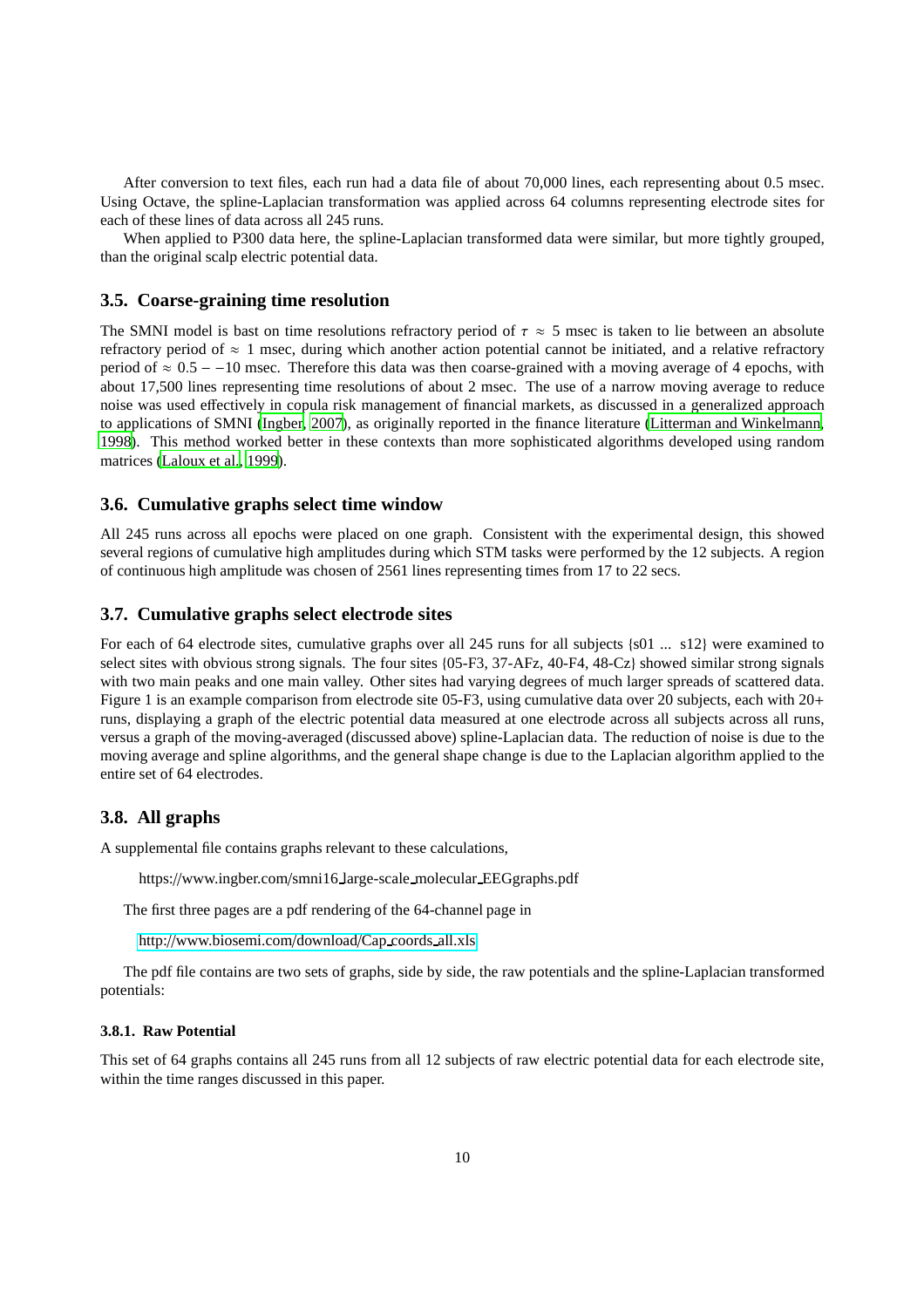

Figure 1: Cumulative data over 20 subjects from EEG electrode site 05-F3 is displayed: (a) Raw electric potential data. (b) Averaged spline-Laplacian data.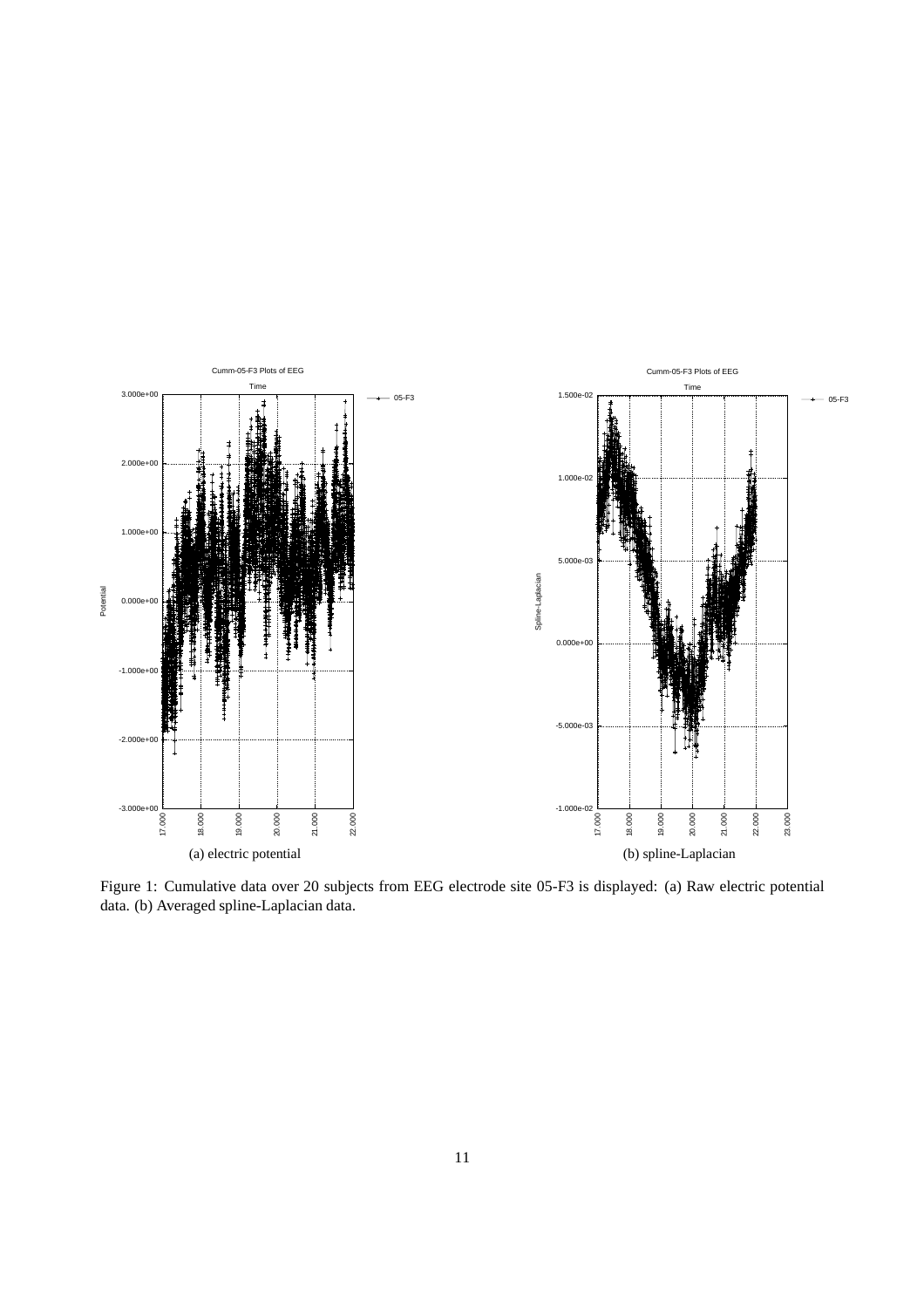#### **3.8.2. Spline-Laplacian**

This set of 64 graphs contains all 245 runs from all 12 subjects of spline-Laplacian moving-averaged transformed data for each electrode site, within the time ranges discussed in this paper.

# **4. Fitting Theory To Data**

### **4.1. Towards a zero-fit-parameter model**

In keeping more strictly with the SMNI zero-fit-parameter philosophy, fits to data minimize the number of parameters to more strongly test theory. Here, parameters are just the strength of regional connections. Simple functional contributions of data (spline-Laplacian transformations of scalp electric potential) dependence, drift-dependent as discussed below, to  $B_{G'}^G$  background were taken to be 1/2 of the no- $A$  model. No additional parameters are considered necessary to make the strong point that DSM is a better fit to the data than CM, both of which are better than no CM. Therefore, there also are no parameters scaling electric potentials to mesocolumnar firings as in previous papers, but rather the data was used to determine scales as discussed below. This was done in the context of using spline-Laplacian transformations, to more strictly enforce the correspondence between the transformed data and the mesocolumnar firings, which may be electrode as well as subject dependent (due to difference in skull/scalp properties, etc.).

## **4.2. Refine data**

Instead of scaling columnar firings with parameters, for each subject, for all runs using the chosen section of spline-Laplacian data, the maximum and minimum values of data were used to scale maximum and minimum firing,  $\pm N^E$ within each region, i.e., in each region, each spline-Laplacian data point *sl* was scaled to firing states by the factor  $M_{sl}$ 

$$
sl > 0: M_{sl} = \min[N^{E}, sl*N^{E}/(\max[\max(sl), |\min(sl)|])]
$$
  

$$
sl < 0: M_{sl} = \max[-N^{E}, sl*N^{E}/(\max[\max(sl), |\min(sl)|])]
$$
 (16)

### **4.3. A contribution to synaptic background**

The waves depend on aggregates of their  $\Pi = \mathbf{p} + q\mathbf{A}$  dynamics. E.g., this can be modeled as a Taylor expansion in |**A**|,

$$
B_{G'}^G \to B_{G'}^G + \mathbf{A} B_{G'}^{'G}, \ B_{E'}^{\ddagger E} = B_{E'}^{\ddagger E} + \mathbf{A} B_{E'}^{\dagger E} \tag{17}
$$

For the **A** model, only for  $B'_{G'}^E$  was added with a factor of the SMNI drift. The contribution of the product  $AB'_{G'}^G$  is taken to be a drift factor multiplied by a factor of  $B_{G'}^G$ . The drift for each region is not calculated from any trend of the data, but from the SMNI nonlinear drift  $g^G$ , as a moving average over the last 3 epochs representing about 6 msec. The moving-averaged drift numerically fell between -0.5 and 0.5.

### **4.4. Summary of proportionalities**

In summary,

$$
M^G \propto \mathbf{I}
$$
  
EEG  $\propto$   $\mathbf{I}$   
A  $\propto$   $\mathbf{I}$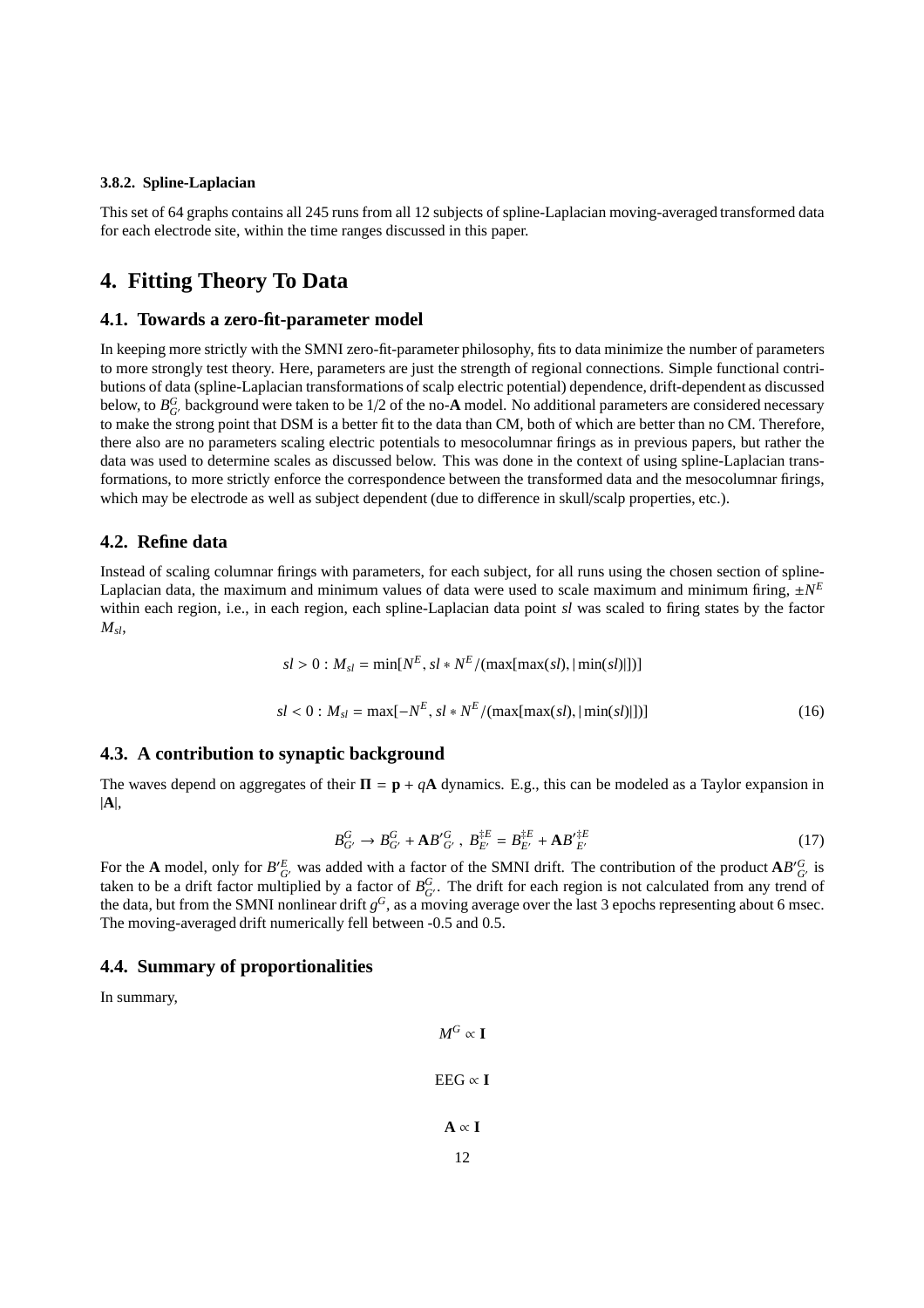$$
B'_{G'}^E \propto [Ca^{2+}]
$$
  
\n
$$
[Ca^{2+}] \propto A
$$
 (18)

where the last proportionality applies to the influence of **A** on free  $[Ca^{2+}]$  at synapses via  $\Pi = \mathbf{p} + q\mathbf{A}$ .

′*E*

## **4.5. ASA**

The author's Adaptive Simulated Annealing (ASA) code [\(Ingber](#page-14-30), [1993\)](#page-14-30) is used for all optimization to fit SMNI parameters to EEG data.

The main ASA OPTIONS that were turned on to tune the optimization were:

ASA FUZZY QUENCH PARAMETERS with OPTIONS $\rightarrow$ User Quench Param Scale [] = 1.75  $QUENCH$ <sub>COST</sub> with OPTIONS $\rightarrow$ User Quench<sub>Cost</sub> Scale = 2 ASA QUEUE with OPTIONS $\rightarrow$ Queue Size = 5  $OPTIONS \rightarrow Limit\_Generate = 3000000$ 

The QUENCH OPTIONS were set to get good convergence to minima, tested with longer runs without the QUENCHing within 1,000,000 generated states.

The simplex code, contained in the asa usr.c file of the ASA code, was run after ASA, permitting up to 5000 additional generated states. No better solutions were obtained within max-min bounds of parameters.

Runs were performed on The Extreme Science and Engineering Discovery Environment platforms, as described at XSEDE.org. XSEDE clock time running 24 nodes under MPI, i.e., independent runs for each of 12 subjects, each subject run with A model and no-A model, was 37 hrs on Stampede (Texas Advanced Computing Center (TACC) Dell PowerEdge C8220 Cluster with Intel Xeon Phi coprocessors) = 888 CPU hrs per run, or 48 hrs on Gordon (San Diego Supercomputer Center (SDSC) Appro with 8-core, 2.6-GHz Intel Sandy Bridge processors) = 1152 CPU hrs per run.

## **4.6. Compare Testing with Training**

For each of the 12 subjects, it was possible to find 10 Training runs and 10 Testing runs. Comparison with switched runs for Training and Testing reveals some subjects with modest outlier runs; i.e., if they were consistent across runs, then their Training cost functions should be less than their Testing cost functions. The Table below presents the results. As can be seen, the **A** model clearly outperformed the no-**A** model. Note that cost functions with an |**A**| model are much worse that either the **A** model or the no-**A** model. Runs with different signs on the drift and on the absolute value of the drift also gave much higher cost functions that the **A** model.

# **5. Conclusion**

An SMNI model has been developed to calculate coupling of molecular scales of  $Ca<sup>2+</sup>$  wave dynamics with **A** fields developed at macroscopic regional scales measured by coherent neuronal firing activity measured by scalp EEG during STM tasks. This requires crossing molecular, microscopic (synaptic and neuronal), mesoscopic (minicolumns and macrocolumns), and macroscopic regional scales.

Considerations of both classical and quantum physics give predictions of the influence of **A** on the momenta of  $Ca^{2+}$  waves during STM processing as measured by scalp EEG. Since the spatial scales of  $Ca^{2+}$  wave and macro-EEG are quite disparate, an experiment would have to be able to correlate both scales in time scales on the order of tens of milliseconds.

This study is robust against much theoretical modeling, as experimental data is used wherever possible. The theoretical construct of the canonical momentum  $\Pi = \mathbf{p} + q\mathbf{A}$  is firmly entrenched in classical and quantum mechanics.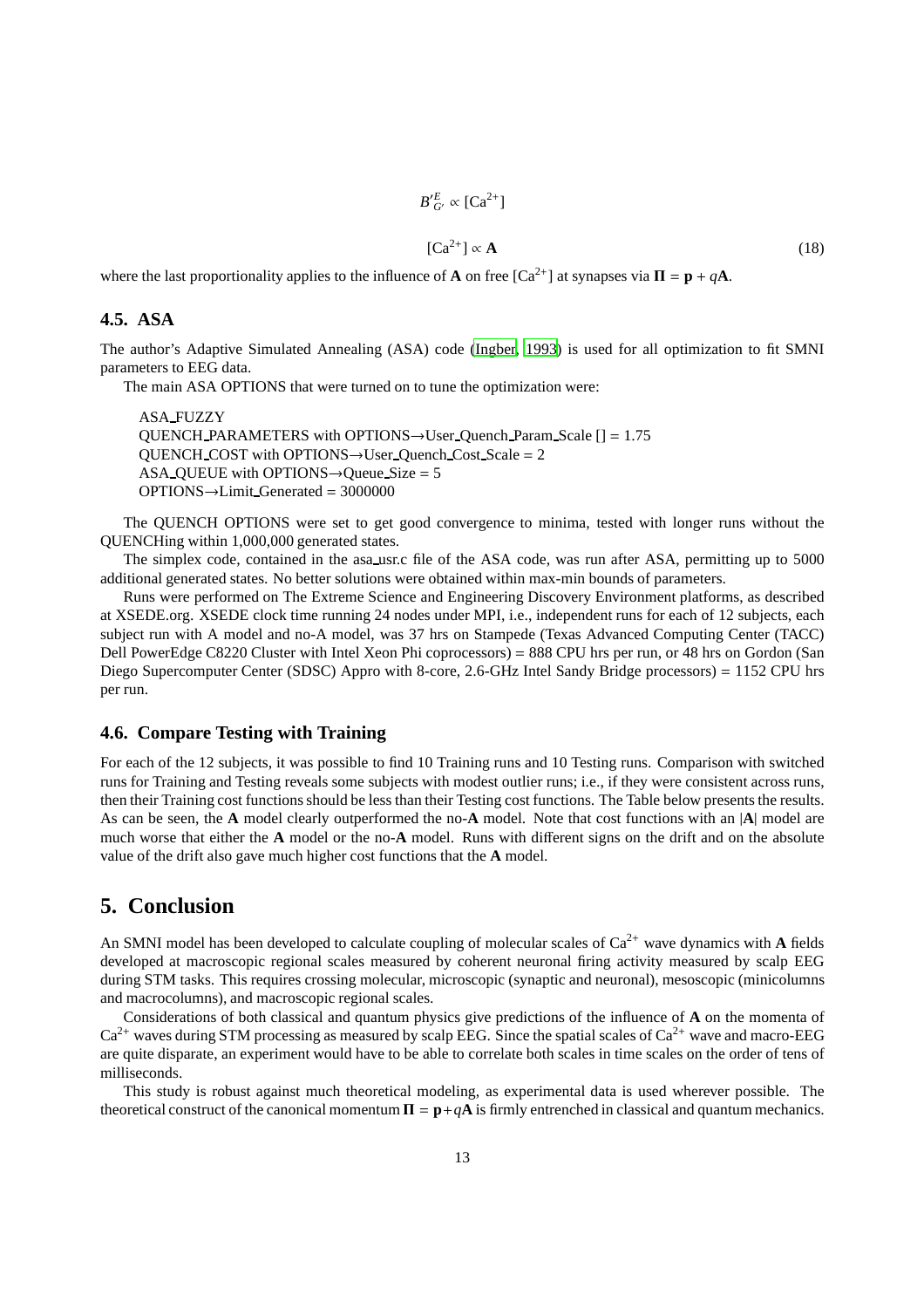Table 1: Column 1 is the subject number; the other columns are cost functions. Columns 2 and 3 are no-**A** model's Training (TR0) and Testing (TE0). Columns 4 and 5 are **A** model's Training (TR**A**)and Testing (TE**A**). Columns 4 and 5 are no-**A** model's Training (TRs0) and Testing (TEs0), with switched runs. Columns 6 and 7 are **A** model's Training (TRs**A**)and Testing (TEs**A**), with switched runs. Columns 8 and 9 are |**A**| model's Training (TR|**A**|) and Testing (TE|**A**|).

| Sub             | TR <sub>0</sub> | TE <sub>0</sub> | TRA   | <b>TEA</b> | TRs0  | TE <sub>s</sub> 0 | <b>TRsA</b> | <b>TEsA</b> | TR A  | <b>TE A </b> |
|-----------------|-----------------|-----------------|-------|------------|-------|-------------------|-------------|-------------|-------|--------------|
| s <sub>01</sub> | 85.61           | 121.4           | 62.08 | 97.31      | 120.3 | 86.85             | 96.62       | 62.90       | 98.17 | 132.3        |
| s02             | 70.66           | 51.27           | 52.90 | 36.56      | 51.02 | 70.81             | 36.45       | 53.05       | 96.92 | 79.31        |
| s03             | 61.26           | 79.58           | 43.12 | 55.63      | 78.96 | 61.43             | 55.24       | 43.22       | 83.74 | 104.5        |
| s04             | 52.25           | 64.12           | 34.46 | 46.58      | 63.49 | 53.06             | 45.98       | 35.00       | 70.77 | 83.36        |
| s05             | 67.20           | 72.22           | 47.29 | 51.44      | 71.30 | 67.78             | 51.14       | 47.64       | 85.52 | 88.36        |
| s06             | 84.46           | 69.44           | 64.89 | 45.17      | 68.88 | 84.58             | 44.72       | 64.98       | 96.90 | 82.72        |
| s07             | 68.60           | 78.62           | 49.67 | 56.87      | 78.37 | 68.76             | 56.77       | 49.76       | 87.00 | 95.64        |
| s08             | 47.09           | 44.16           | 34.23 | 34.89      | 43.46 | 47.89             | 34.76       | 34.57       | 72.11 | 68.90        |
| s09             | 47.52           | 25.22           | 39.19 | 16.47      | 24.96 | 48.06             | 16.29       | 39.74       | 85.37 | 66.76        |
| s10             | 53.10           | 33.33           | 40.35 | 22.51      | 33.10 | 53.81             | 22.39       | 40.75       | 75.93 | 66.75        |
| s11             | 43.91           | 51.15           | 33.21 | 37.64      | 50.93 | 44.38             | 37.52       | 33.50       | 70.90 | 87.31        |
| s12             | 45.71           | 45.20           | 30.99 | 31.58      | 44.85 | 46.07             | 31.45       | 31.15       | 65.15 | 70.59        |

Previous calculations appeared to suffer from severe outliers in the EEG data used to fit the SMNI models. Therefore new data was sought and after a selection was made, care was taken to select sections of data appropriate to the SMNI model, e.g., during P300 task, moving averages consistent with SMNI time scales, etc. New fits indeed show that the **A** is a much better fit to the data than the no-**A** model.

# **Acknowledgment**

I thank the National Science Foundation's Extreme Science and Engineering Discovery Environment (XSEDE.org), for three supercomputer grants since February 2013, "Electroencephalographic field influence on calcium momentum waves", one under PHY130022 and two under TG-MCB140110. I thank Ramesh Srinivasan for giving me part of his Matlab code for spline-Laplacian scalp transformations.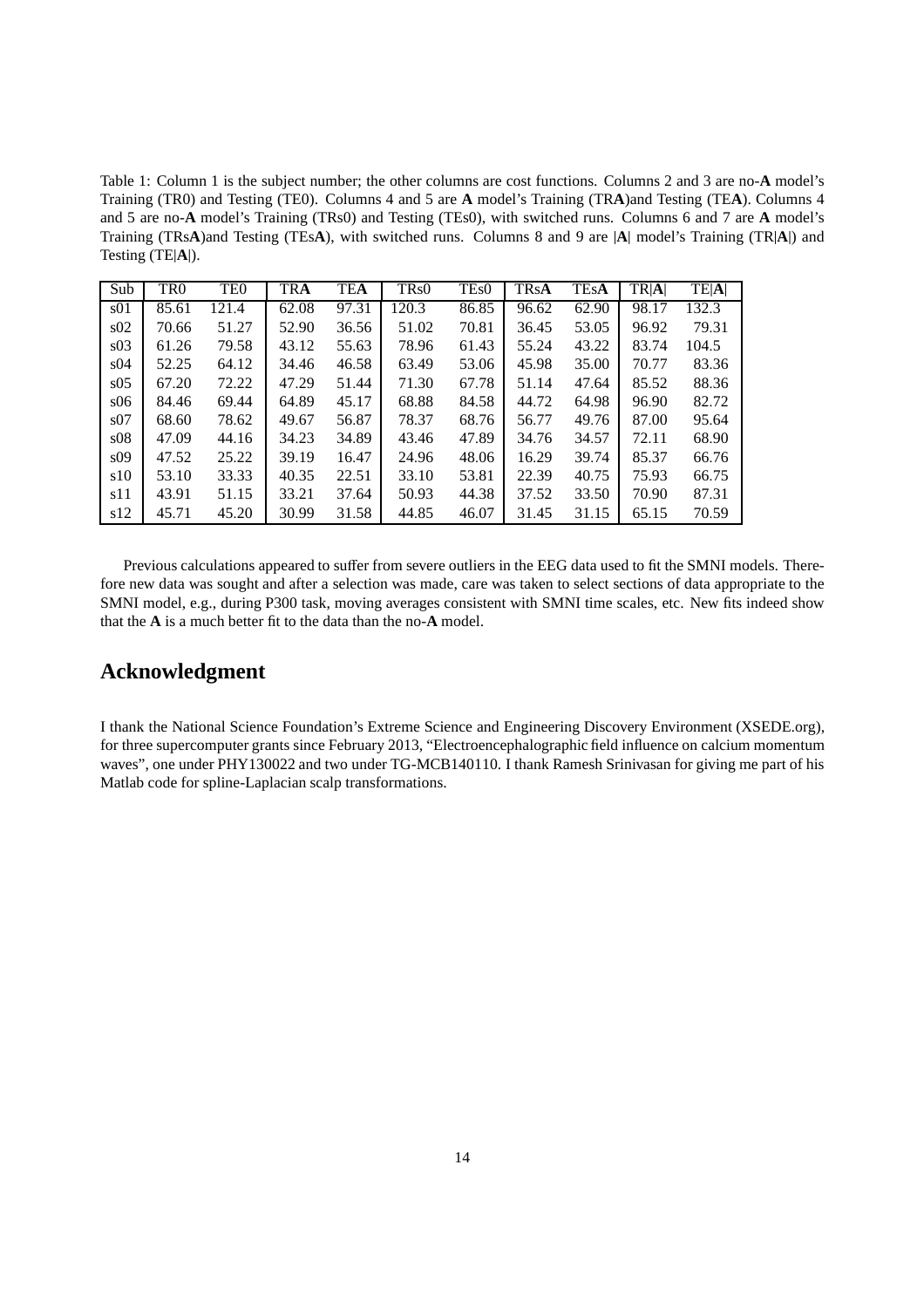# **References**

<span id="page-14-16"></span>Agulhon, C., Petravicz, J., McMullen, A., Sweger, E., Minton, S., Taves, S., Casper, K., Fiacco, T., McCarthy, K., 2008. What is the role of astrocyte calcium in neurophysiology? Neuron 59, 932–946.

<span id="page-14-9"></span>Asher, J., 2012. Brain's code for visual working memory deciphered in monkeys NIH-funded study. Technical Report NIH Press Release. NIH.

<span id="page-14-10"></span>Bethesda, MD. <http://www.nimh.nih.gov/news/science-news/2012/in-sync-brain-waves-hold-memory-of-objects-just-seen.shtml>. Atmanspacher, H., 2015. Quantum approaches to consciousness, in: Zalta, E. (Ed.), The Stanford Encyclopedia of Philosophy. Stanford U, Palo

Alto, p. 1. <http://plato.stanford.edu/archives/sum2015/entries/qt-consciousness>.

<span id="page-14-14"></span>Beck, F., 2008. Synaptic quantum tunnelling in brain activity. Neuroquantology 6, 140–151. <http://dx.doi.org/10.14704/nq.2008.6.2.168>.

<span id="page-14-17"></span>Cheng, K., 1972. Quantization of a general dynamical system by Feynman's path integration formulation. Journal of Mathematical Physics 13, 1723–1726.

<span id="page-14-27"></span>Citi, L., Poli, R., Cinel, C., 2010. Documenting, modelling and exploiting P300 amplitude changes due to variable target delays in Donchin's speller. Journal of Neural Engineering 7, 1–21. <http://dx.doi.org/10.1088/1741-2560/7/5/056006>.

<span id="page-14-11"></span>Facchi, P., Lidar, D., Pascazio, S., 2004. Unification of dynamical decoupling and the quantum zeno effect. Physical Review A 69, 1–6.

<span id="page-14-12"></span>Facchi, P., Pascazio, S., 2008. Quantum zeno dynamics: mathematical and physical aspects. Journal of Physics A 41, 1–45.

<span id="page-14-15"></span>Fiacco, T., McCarthy, K., 2004. Intracellular astrocyte calcium waves in situ increase the frequency of spontaneous AMPA receptor currents in CA1 pyramidal neurons. Journal of Neuroscience 24, 722–732.

<span id="page-14-13"></span>Giacosa, G., Pagliara, G., 2014. Quantum zeno effect by general measurements. Physical Review A 052107, 1–5.

- <span id="page-14-28"></span>Goldberger, A., Amaral, L., Glass, L., Hausdorff, J., Ivanov, P., Mark, R., Mietus, J., Moody, G., Peng, C.K., Stanley, H., 2000. PhysioBank, PhysioToolkit, and PhysioNet: components of a new research resource for complex physiologic signals. Circulation 101, e215–e220. <http://circ.ahajournals.org/cgi/content/full/101/23/e215>.<br>Ingber, L., 1982. Statistical mechanics of neocortical intera
- <span id="page-14-4"></span>Statistical mechanics of neocortical interactions. i. basic formulation. Physica D 5, 83-107. [http://www.ingber.com/smni82\\_basic.pdf](http://www.ingber.com/smni82_basic.pdf).
- <span id="page-14-5"></span>Ingber, L., 1983. Statistical mechanics of neocortical interactions. dynamics of synaptic modification. Physical Review A 28, 395–416. [http://www.ingber.com/smni83\\_dynamics.pdf](http://www.ingber.com/smni83_dynamics.pdf).
- <span id="page-14-6"></span>Ingber, L., 1984. Statistical mechanics of neocortical interactions. derivation of short-term-memory capacity. Physical Review A 29, 3346–3358. [http://www.ingber.com/smni84\\_stm.pdf](http://www.ingber.com/smni84_stm.pdf).
- <span id="page-14-7"></span>Ingber, L., 1985a. Statistical mechanics of neocortical interactions: Stability and duration of the 7+-2 rule of short-term-memory capacity. Physical Review A 31, 1183–1186. [http://www.ingber.com/smni85\\_stm.pdf](http://www.ingber.com/smni85_stm.pdf).
- <span id="page-14-20"></span>Ingber, L., 1985b. Statistical mechanics of neocortical interactions. EEG dispersion relations. IEEE Transactions in Biomedical Engineering 32, 91–94. [http://www.ingber.com/smni85\\_eeg.pdf](http://www.ingber.com/smni85_eeg.pdf).
- <span id="page-14-30"></span>Ingber, L., 1993. Adaptive Simulated Annealing (ASA). Technical Report Global optimization C-code. Caltech Alumni Association. Pasadena, CA. <http://www.ingber.com/#ASA-CODE>.
- <span id="page-14-8"></span>Ingber, L., 1994. Statistical mechanics of neocortical interactions: Path-integral evolution of short-term memory. Physical Review E 49, 4652–4664. [http://www.ingber.com/smni94\\_stm.pdf](http://www.ingber.com/smni94_stm.pdf).
- <span id="page-14-18"></span>Ingber, L., 1997a. Statistical mechanics of neocortical interactions: Applications of canonical momenta indicators to electroencephalography. Physical Review E 55, 4578–4593. [http://www.ingber.com/smni97\\_cmi.pdf](http://www.ingber.com/smni97_cmi.pdf).

<span id="page-14-26"></span>Ingber, L., 1997b. EEG Database. UCI Machine Learning Repository, Irvine, CA. <http://archive.ics.uci.edu/ml/datasets/EEG+Database>. Ingber, L., 1998. Statistical mechanics of neocortical interactions: Training and testing canonical momenta indicators of EEG. Mathematical

<span id="page-14-19"></span>Computer Modelling 27, 33–64. [http://www.ingber.com/smni98\\_cmi\\_test.pdf](http://www.ingber.com/smni98_cmi_test.pdf).

- <span id="page-14-29"></span>Ingber, L., 2007. Ideas by statistical mechanics (ISM). Journal Integrated Systems Design and Process Science 11, 31–54. Special Issue: Biologically Inspired Computing.
- <span id="page-14-22"></span>Ingber, L., 2009. Statistical mechanics of neocortical interactions: Nonlinear columnar electroencephalography. NeuroQuantology Journal 7, 500–529. [http://www.ingber.com/smni09\\_nonlin\\_column\\_eeg.pdf](http://www.ingber.com/smni09_nonlin_column_eeg.pdf).
- <span id="page-14-0"></span>Ingber, L., 2011. Computational algorithms derived from multiple scales of neocortical processing, in: Pereira, Jr., A., Massad, E., Bobbitt, N. (Eds.), Pointing at Boundaries: Integrating Computation and Cognition on Biological Grounds. Springer, New York, pp. 1–13. Invited Paper. [http://www.ingber.com/smni11\\_cog\\_comp.pdfandhttp://dx.doi.org/10.1007/s12559-011-9105-4](http://www.ingber.com/smni11_cog_comp.pdf and http://dx.doi.org/10.1007/s12559-011-9105-4).
- <span id="page-14-1"></span>Ingber, L., 2012. Columnar EEG magnetic influences on molecular development of short-term memory, in: Kalivas, G., Petralia, S. (Eds.), Short-Term Memory: New Research. Nova, Hauppauge, NY, pp. 37–72. Invited Paper. [http://www.ingber.com/smni11\\_stm\\_scales.pdf](http://www.ingber.com/smni11_stm_scales.pdf).
- <span id="page-14-2"></span>Ingber, L., 2015. Calculating consciousness correlates at multiple scales of neocortical interactions, in: Costa, A., Villalba, E. (Eds.), Horizons in Neuroscience Research. Nova, Hauppauge, NY, pp. 153–186. ISBN: 978-1-63482-632-7. Invited paper. [http://www.ingber.com/smni15\\_calc\\_conscious.pdf](http://www.ingber.com/smni15_calc_conscious.pdf).
- <span id="page-14-24"></span>Ingber, L., Chen, C., Mondescu, R., Muzzall, D., Renedo, M., 2001. Probability tree algorithm for general diffusion processes. Physical Review E 64, 056702–056707. [http://www.ingber.com/path01\\_pathtree.pdf](http://www.ingber.com/path01_pathtree.pdf).

<span id="page-14-21"></span>Ingber, L., Nunez, P., 1990. Multiple scales of statistical physics of neocortex: Application to electroencephalography. Mathematical Computer Modelling 13, 83–95.

- <span id="page-14-25"></span>Ingber, L., Nunez, P., 1995. Statistical mechanics of neocortical interactions: High resolution path-integral calculation of short-term memory. Physical Review E 51, 5074–5083. [http://www.ingber.com/smni95\\_stm.pdf](http://www.ingber.com/smni95_stm.pdf).
- <span id="page-14-23"></span>Ingber, L., Nunez, P., 2010. Neocortical dynamics at multiple scales: EEG standing waves, statistical mechanics, and physical analogs. Mathematical Biosciences 229, 160–173. [http://www.ingber.com/smni10\\_multiple\\_scales.pdf](http://www.ingber.com/smni10_multiple_scales.pdf).
- <span id="page-14-3"></span>Ingber, L., Pappalepore, M., Stesiak, R., 2014. Electroencephalographic field influence on calcium momentum waves. Journal of Theoretical